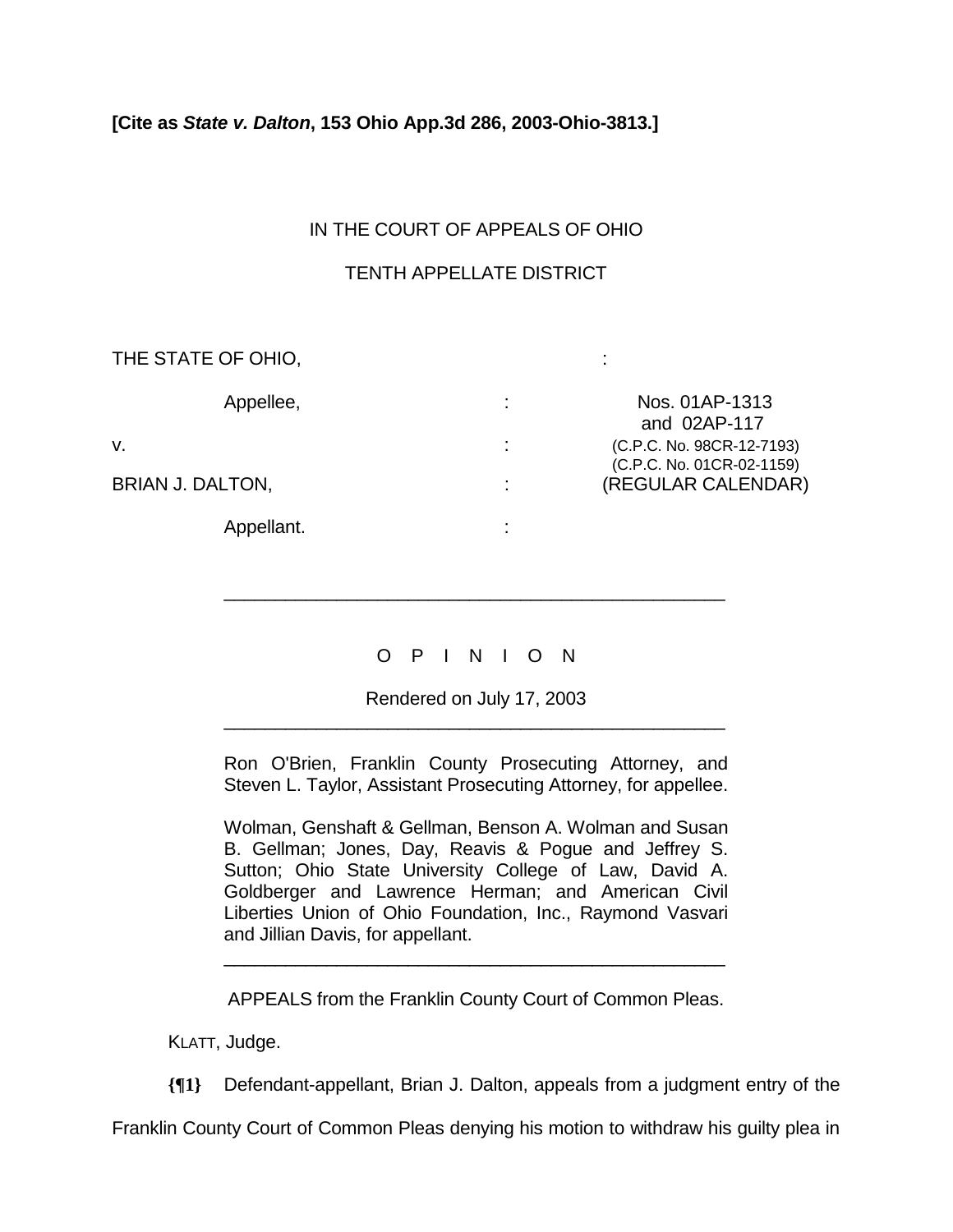case No. 01CR-02-1159 and from a corrected judgment entry imposing a prison term of 54 months after revocation of his judicial release in case No. 98CR-12-7193. Because appellant has demonstrated that there is a reasonable probability that he would not have entered a guilty plea in case No. 01CR-02-1159 but for the ineffective assistance of counsel, we reverse the trial court's judgment denying his motion to withdraw his guilty plea and remand for further proceedings. We also reverse the trial court's judgment in case No. 98CR-12-7193, imposing a 54-month prison sentence after appellant's probation revocation and remand for resentencing.

**{¶2}** By indictment filed December 23, 1998, appellant was charged in case No. 98CR-12-7193 (hereinafter referred to as "case No. 7193") with 10 counts of pandering obscenity involving a minor in violation of R.C. 2907.321 and 20 counts of pandering sexually oriented material involving a minor in violation of R.C. 2907.322. Appellant eventually pled guilty to 5 counts of pandering obscenity involving a minor and 5 counts of pandering sexually oriented material involving a minor. Appellant was sentenced to nine months in prison on each count. According to the trial court's sentencing entry, five of the nine-month sentences were to be served concurrently with each other, but consecutive to the other five sentences, which were also to be served concurrently with each other, for a total of 18 months in prison.

**{¶3}** After serving almost four months of his prison term, appellant was granted judicial release and placed on probation for three years. However, shortly thereafter, appellant was arrested for lack of participation in his sex-offender-treatment program, a violation of his probation. After his arrest, appellant's mother contacted Scott Merrick, appellant's probation officer. She informed Merrick that she had visited appellant's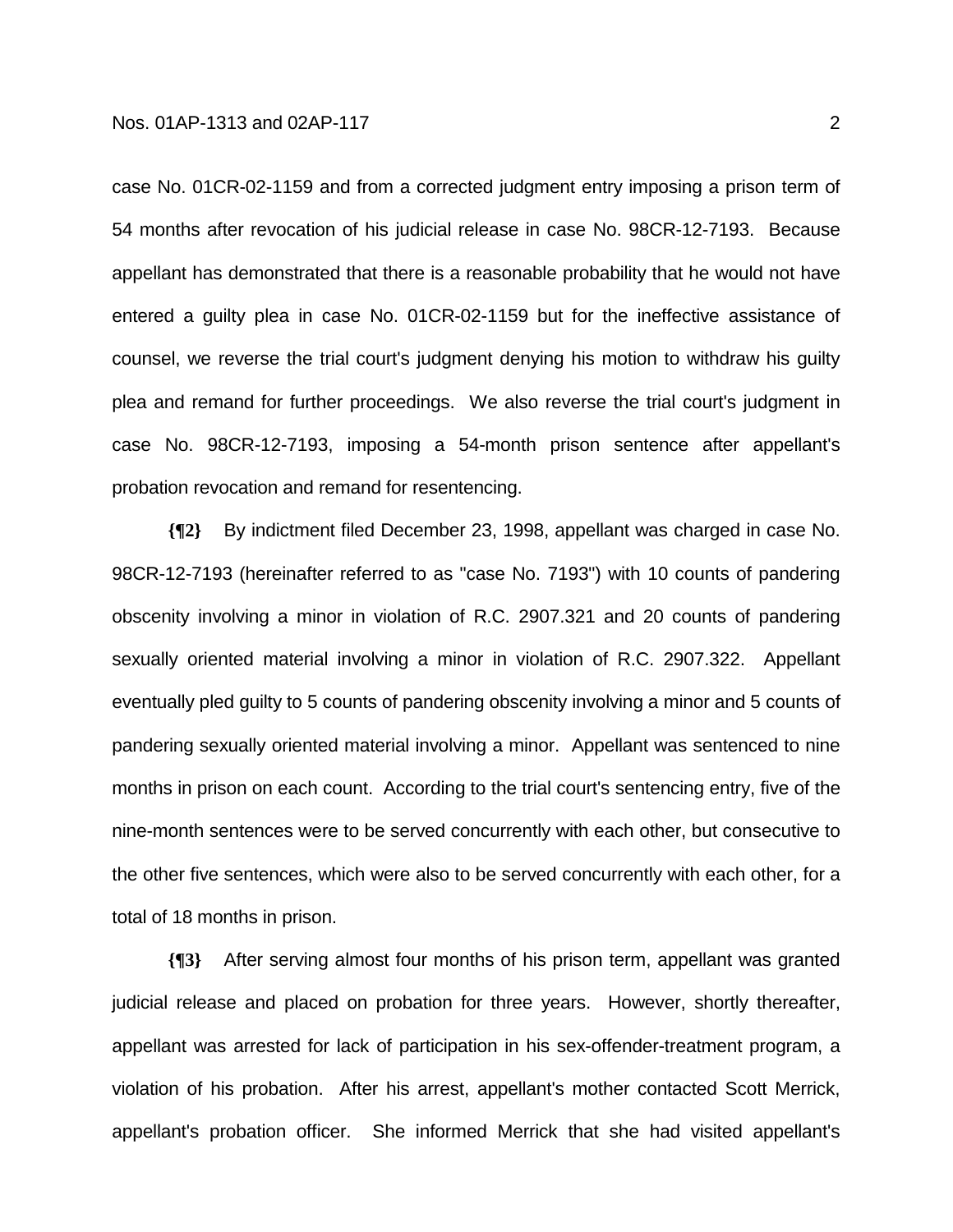apartment and was concerned about some items she had discovered there. She asked Merrick to come to the apartment and remove those items.

**{¶4}** That same day, Merrick and another probation officer met appellant's mother at appellant's apartment. When they arrived, she had already placed several items on appellant's bed, including appellant's personal, handwritten journal. Merrick took all of the items back to the probation department where he began to read appellant's journal. The journal depicted appellant's personal fantasies of the violent torture and rape of a number of fictitious minor children. After reading appellant's journal, Merrick contacted a detective from the Columbus Police Sexual Abuse Squad who came to the probation department and took the journal.

**{¶5}** Subsequently, by indictment filed February 23, 2001, appellant was charged in case No. 01CR-02-1159 (hereinafter referred to as "case No. 1159") with two counts of pandering obscenity involving a minor in violation of R.C. 2907.321. Count One alleged that appellant created, reproduced, or published obscene material involving a minor as one of its participants or portrayed observers, in violation of R.C. 2907.321(A)(1). Count Two alleged that appellant bought, procured, possessed, or controlled obscene material involving a minor as one of its participants, in violation of R.C. 2907.321(A)(5). Both charges were based solely upon appellant's personal journal discovered in his apartment. The trial court appointed an attorney to represent appellant in case No. 1159. This same attorney previously represented appellant in case No. 7193.

**{¶6}** With his counsel's advise, on or about July 3, 2001, appellant entered a guilty plea in case No. 1159 to one count of pandering obscenity involving a minor in exchange for the dismissal of the other count of the indictment. The trial court accepted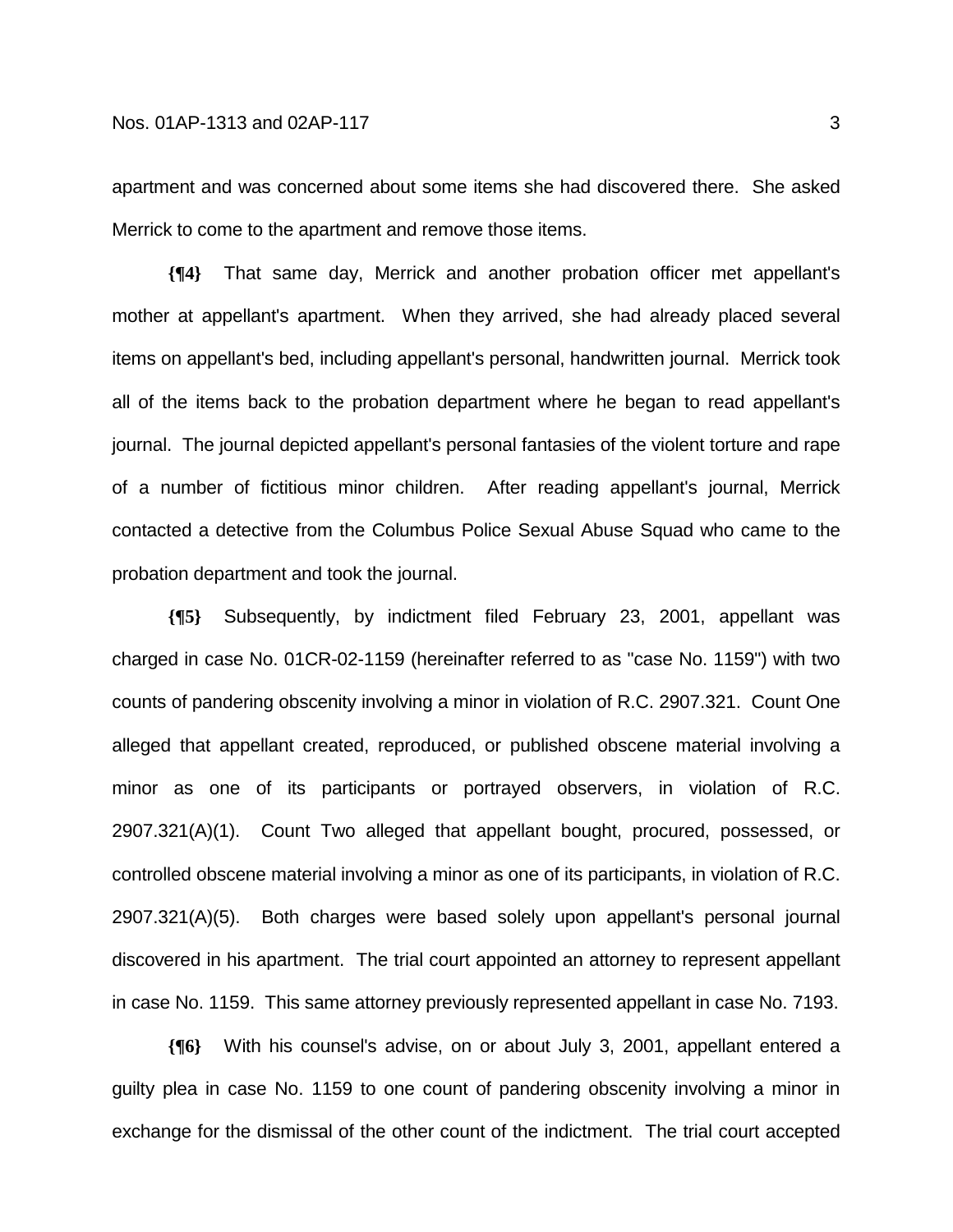#### Nos. 01AP-1313 and 02AP-117

appellant's guilty plea and sentenced him to seven years in prison. In addition, due to appellant's probation violation, the trial court revoked appellant's probation in case No. 7193 and ordered appellant to serve the remainder of his original prison term consecutive to the seven-year prison term that he received in case No. 1159. By a corrected judgment entry filed August 2, 2001, the trial court ordered appellant to serve the remainder of what the court perceived to be a 54-month sentence in case No. 7193. However, the original sentencing entry in case No. 7193 indicates that appellant was to serve a total of 18 months.

**{¶7}** On August 2, 2001, appellant filed a motion to withdraw his guilty plea pursuant to Crim.R. 32.1. The motion argued that appellant should be permitted to withdraw his guilty plea because R.C. 2907.321, 2907.322, and 2907.323 were unconstitutional as applied to him. Without an evidentiary hearing, the trial court denied appellant's motion, finding that, among other things, appellant failed to raise his constitutional arguments before he pled guilty and, therefore, he could not make those arguments in a post-sentence motion to withdraw his guilty plea.

**{¶8}** After the trial court's decision, new lawyers entered a notice of appearance on appellant's behalf. On September 14, 2001, appellant's new attorneys filed a motion asking the trial court to reconsider its decision denying appellant's motion to withdraw his guilty plea. This motion asserted that appellant's former trial counsel ineffectively represented appellant and that the trial court should not have accepted appellant's guilty plea because the acts underlying the charge to which he pled guilty were constitutionally protected by the First Amendment. After a two-day hearing, the trial court denied appellant's motion. The trial court found that appellant's former trial counsel was not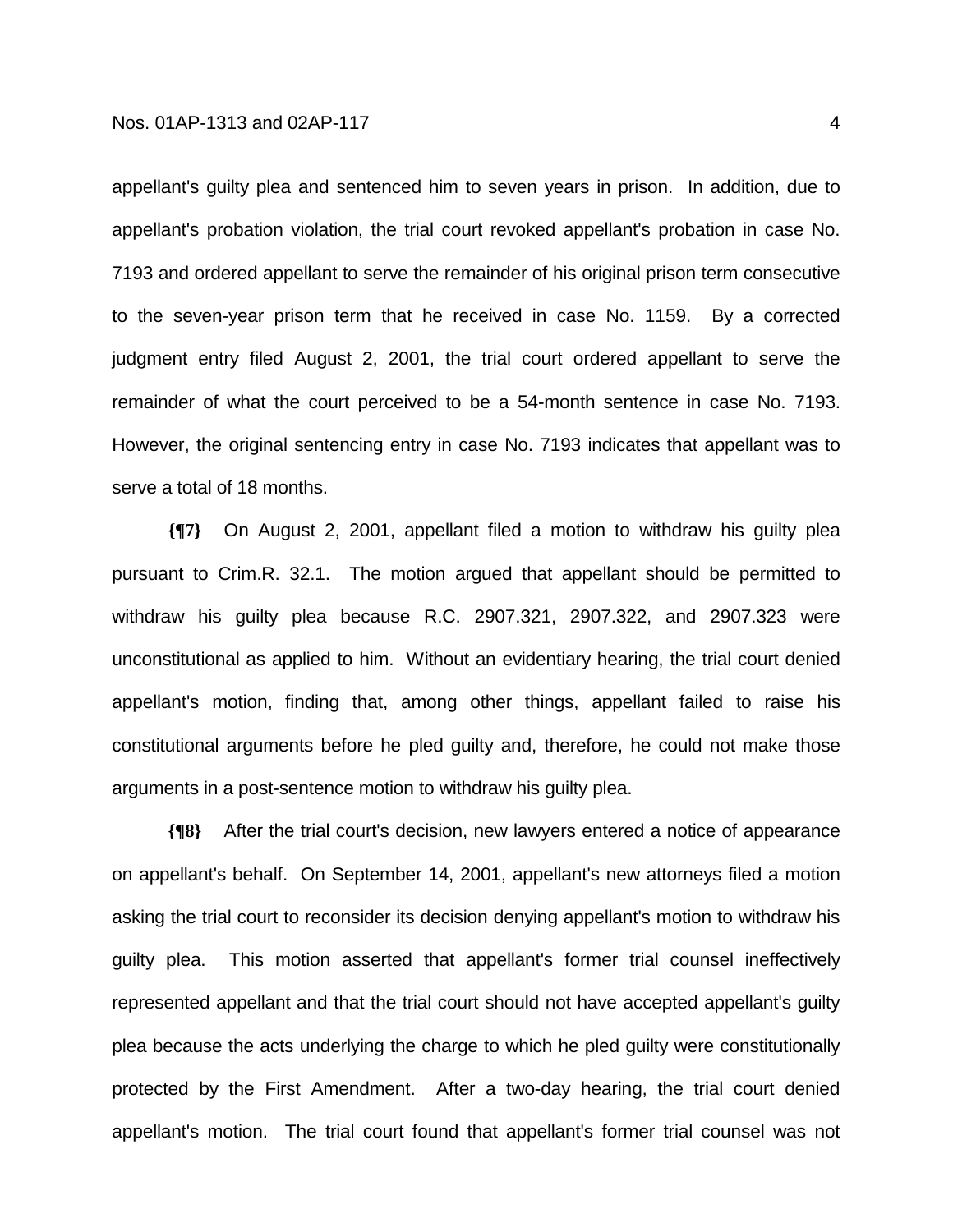ineffective in representing appellant, that she had informed appellant of all possible constitutional defenses to the charges, and that appellant had made his own decision to plead guilty.

**{¶9}** Appellant now appeals. In case No. 1159, appellant appeals from the trial court's denial of his motion to withdraw his guilty plea, assigning the following as error:

**{¶10}** "I. The court of common pleas abused its discretion in denying Brian Dalton's motion to vacate his plea, because it was not voluntary, knowing, and intelligent, and there is a reasonable probability that but for ineffective assistance of counsel he would not have pled guilty.

**{¶11}** "II. The court of common pleas abused its discretion in denying Brian Dalton's motion to vacate his guilty plea, because the conduct alleged is protected by the First Amendment to the United States Constitution and by Article I, Section 11 of the Ohio Constitution.

**{¶12}** "III. The court of common pleas abused its discretion in denying Brian Dalton's motion to vacate his guilty plea, because the allegations against him, even if proved, necessarily would have failed to show an essential element of the offense."

**{¶13}** Additionally, this court granted appellant leave to file a delayed appeal in case No. 7193. That leave was limited to a review of the disparity between the trial court's July 3, 2001 sentencing entry (reimposing the remainder of an 18-month prison sentence) and the subsequent corrected August 2, 2001 sentencing entry (which imposed the remainder of a 54-month prison sentence). Relative to this appeal, appellant assigns the following error: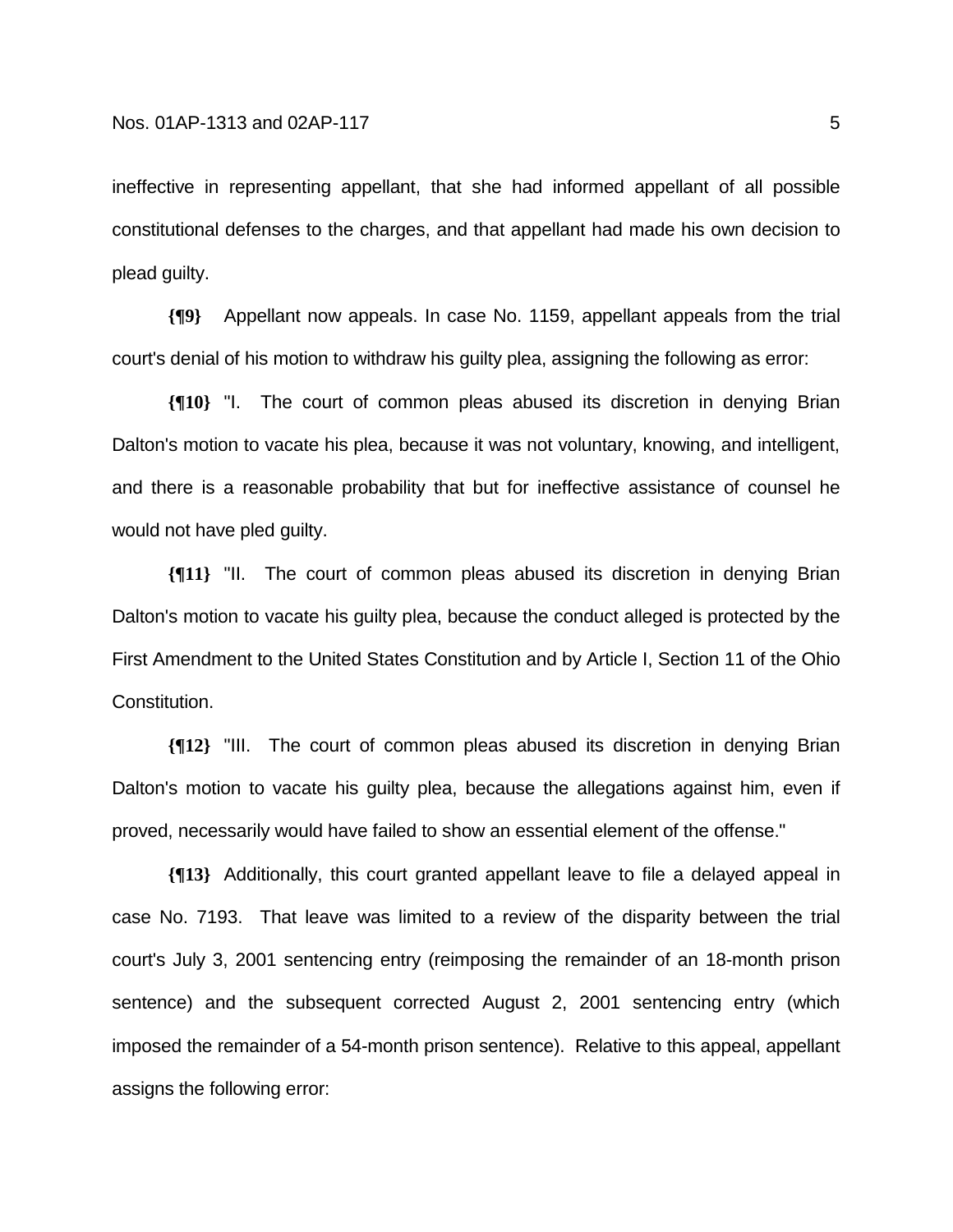**{¶14}** "IV. The court of common pleas committed plain error in resentencing Mr. Dalton to additional prison time on a probation violation; moreover, he was denied his right to due process under the Fourteenth Amendment when the court increased his sentence in his absence and without the presence of counsel, and his Sixth Amendment right to counsel when his counsel failed to raise the sentencing error."

**{¶15}** Addressing appellant's fourth assignment of error first, the state concedes that the corrected judgment entry of August 2, 2001, is erroneous. On August 19, 1999, appellant was sentenced in case No. 7193 to a prison term of 18 months. During the sentencing hearing, the trial court specifically referred to the 18-month prison term. Further, the judgment entry imposing sentence reflects a total prison term of 18 months. Four months into that sentence, the trial court granted appellant judicial release and placed him on probation. However, appellant violated the terms of his probation. Upon a probation violation, the trial court may reimpose the remainder of appellant's original sentence, but it cannot increase that sentence. R.C. 2929.20(I); *State v. McConnell*  (2001), 143 Ohio App.3d 219, 222-225 (reversing trial court's sentencing after probation violation which imposed consecutive sentences when original sentences were concurrent); *State v. Darthard*, Franklin App. Nos. 01AP-1291, 01AP-1292 and 01AP-1293, 2002-Ohio-4292, at ¶13. Here, the trial court increased appellant's original prison sentence from the 18 months originally imposed to 54 months when reimposing sentence after appellant's probation violation. This was error. Accordingly, appellant's fourth assignment of error is sustained.

**{¶16}** Appellant's remaining assignments of error all center on appellant's contention that the trial court abused its discretion in denying his motion to vacate the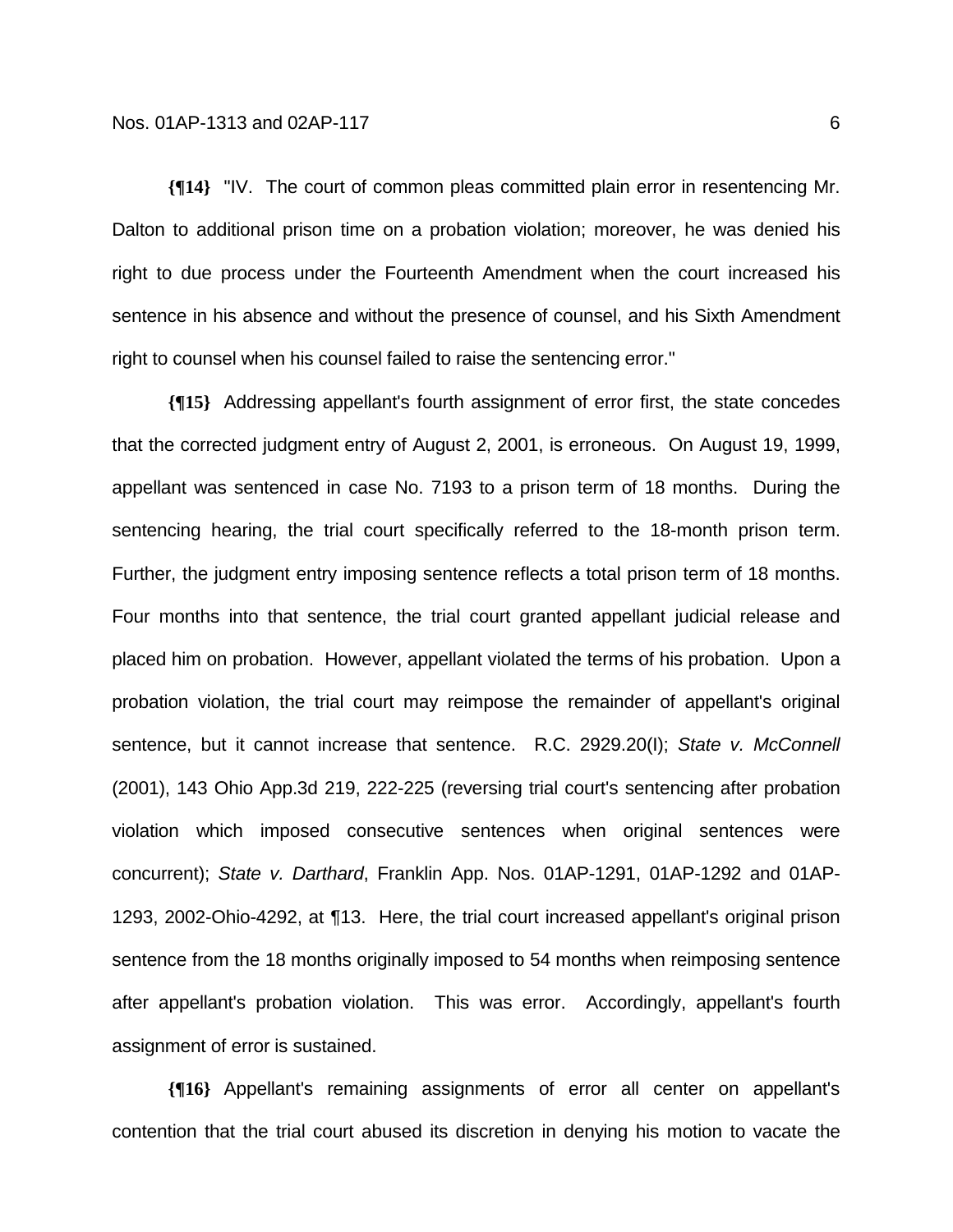guilty plea in case No. 1159. Crim.R. 32.1 permits a motion to withdraw a guilty plea "only before sentence is imposed; but to correct manifest injustice the court after sentence may set aside the judgment of conviction and permit the defendant to withdraw his or her plea." Because appellant's motion to withdraw his guilty plea was filed after sentence was imposed, he must demonstrate manifest injustice. The burden of establishing the existence of manifest injustice is upon the individual seeking to vacate the plea. *State v. Smith* (1977), 49 Ohio St.2d 261, paragraph one of the syllabus.

**{¶17}** A motion made pursuant to Crim.R. 32.1 is addressed to the sound discretion of the trial court. Id. at paragraph two of the syllabus. Therefore, this court's review of a trial court's denial of a post-sentence motion to withdraw a guilty plea is limited to a determination of whether the trial court abused its discretion. *State v. Peterseim* (1980), 68 Ohio App.2d 211. "Absent an abuse of discretion on the part of the trial court in making the ruling, its decision must be affirmed." *State v. Xie* (1992), 62 Ohio St.3d 521, 527. An abuse of discretion implies that the court's attitude was unreasonable, arbitrary, or unconscionable. *State v. Widder*, 146 Ohio App.3d. 445, 2001-Ohio-1521, at ¶6.

**{¶18}** Appellant contends in his first assignment of error that the trial court abused its discretion in denying his motion to vacate the guilty plea because he received ineffective assistance of counsel. Appellant alleges that, but for the ineffective assistance of counsel, he would not have entered a guilty plea. Ineffective assistance of counsel can constitute manifest injustice sufficient to allow the post-sentence withdrawal of a guilty plea. *State v. Lake* (Mar. 28, 1996), Franklin App. No. 95APA07-847. In determining whether there has been ineffective assistance of counsel upon the entry of a guilty plea,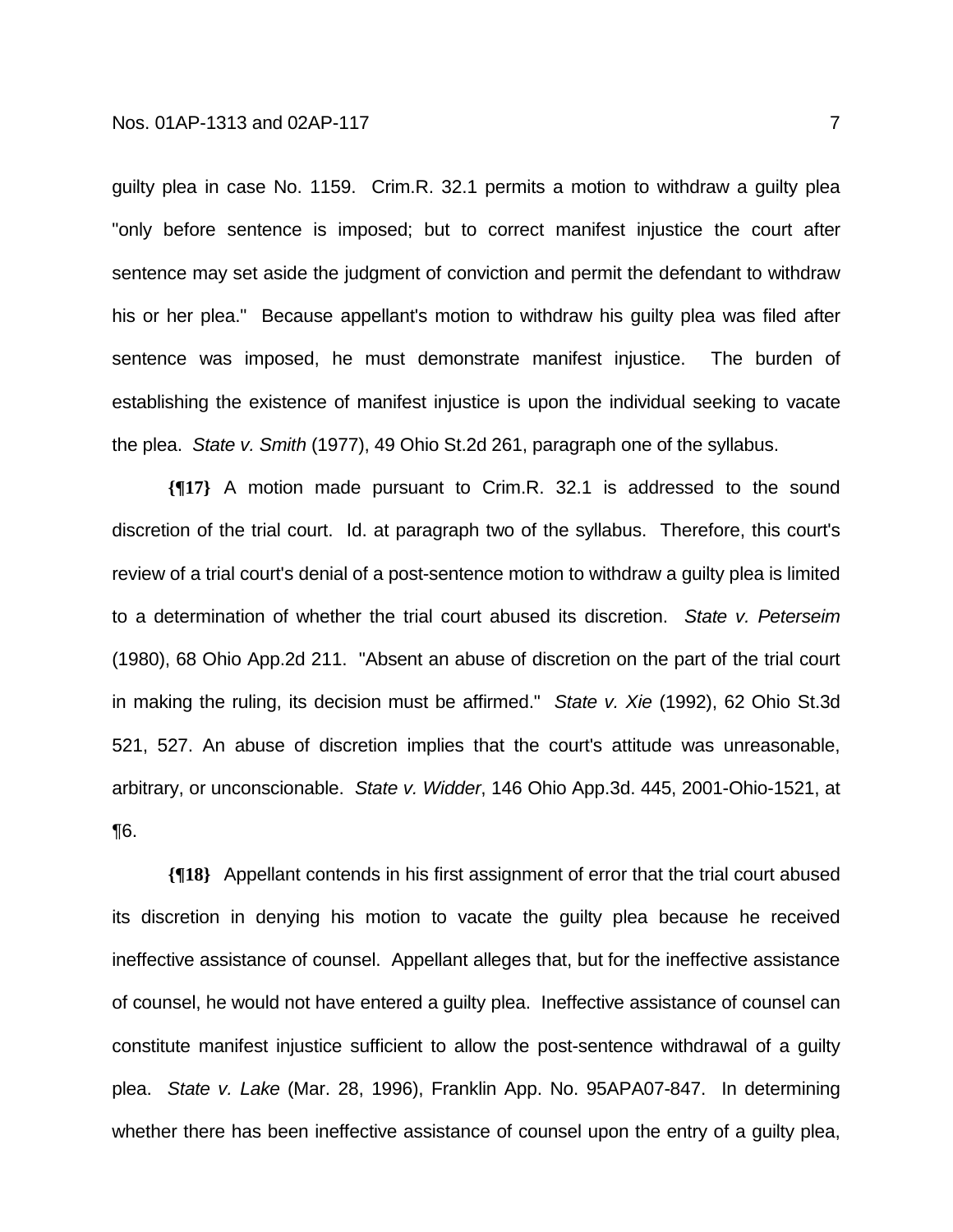the Ohio Supreme Court has held: " 'First, the defendant must show that counsel's performance was deficient.' \* \* \* Second, 'the defendant must show that there is a reasonable probability that, but for counsel's errors, he would not have pleaded guilty.' " *Xie,* supra, 62 Ohio St.3d at 524, quoting *Hill v. Lockhart* (1985), 474 U.S. 52, 59; *State v. Ransom* (Aug. 12, 1999), Franklin App. No. 98AP-1613; *Lake,* supra.

**{¶19}** Appellant contends that his trial counsel was deficient because she erroneously advised him to plead guilty based upon her misunderstanding of the charges against him. Throughout her testimony during the October 3, 2001 hearing on appellant's motion to withdraw his guilty plea, trial counsel indicated that she thought Count One of case No. 1159 was based on a letter that appellant wrote describing appellant's sexual molestation of his young cousin, a real person (hereinafter referred to as "the cousin letter"). She further believed that the cousin letter depicted, at least in part, actual events involving a minor. Trial counsel thought that Count Two was based on appellant's purely fictitious, personal journal. In fact, it is undisputed that both counts were based solely upon appellant's personal journal. Appellant argues that, due to his trial counsel's misunderstanding of the factual basis for the charges, she erroneously advised him to enter a guilty plea.

**{¶20}** In finding that appellant was competently represented, the trial court found trial counsel's testimony to be credible. The trial court further determined that trial counsel had simply "misspoken" when she referred to the cousin letter as the factual basis for Count One. This court is bound to accept the trial court's findings of fact and determinations of credibility if they are supported by competent, credible evidence. Cf. *State v. Clelland* (1992), 83 Ohio App.3d 474, 480 (reviewing trial court's decision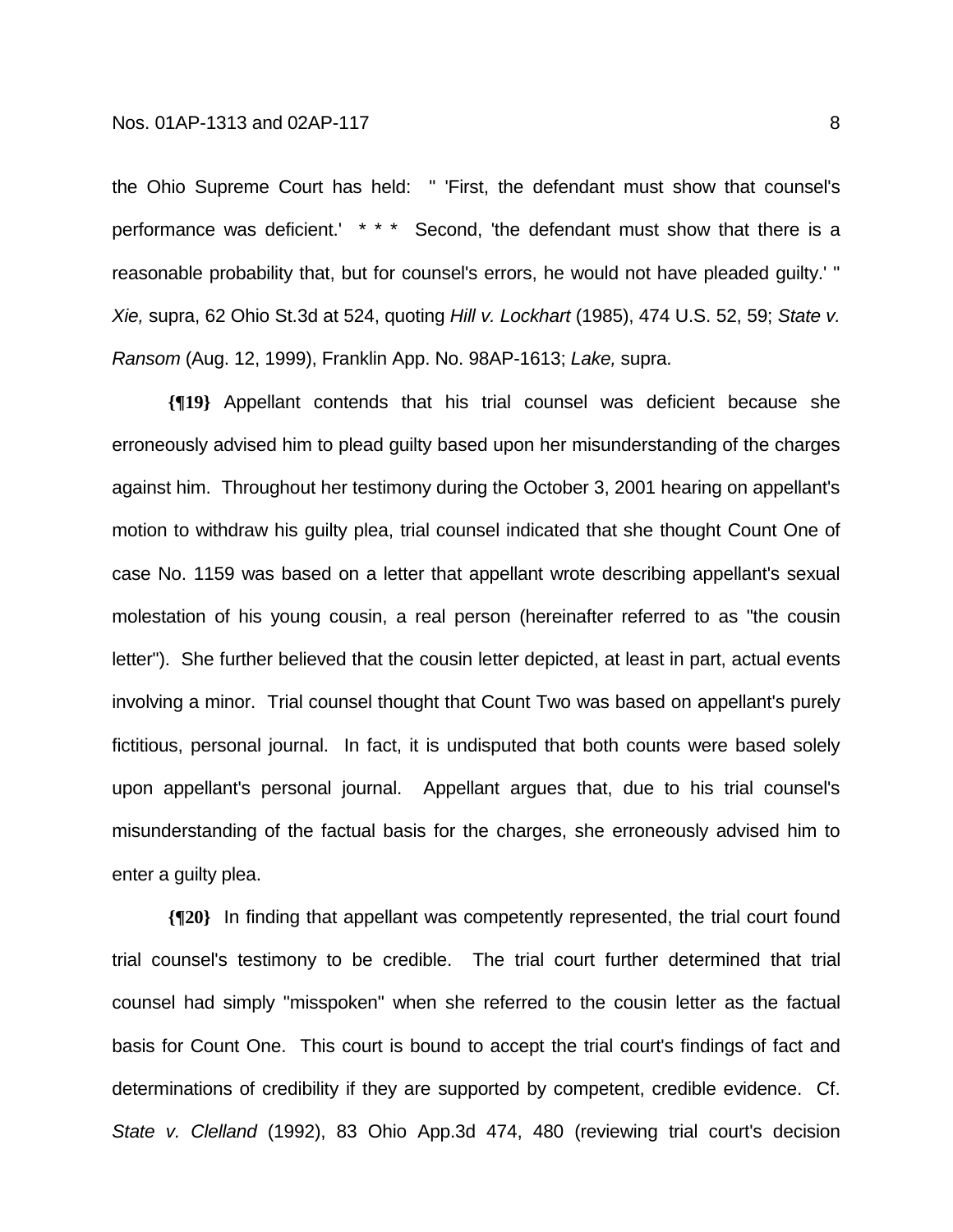denying motion to suppress). Although we see no reason to disturb the trial court's determination regarding trial counsel's credibility, the trial court's finding that trial counsel misspoke when she referred to the cousin letter is not supported by competent, credible evidence.

**{¶21}** Appellant's trial counsel indicated 13 separate times that it was her understanding that the first count was based on the cousin letter and the second count was based on appellant's personal journal. Appellant's trial counsel also testified that she understood that the cousin letter described the actual sexual molestation of a minor. She further testified that the fact that this letter described acts involving a real person was first and foremost in her mind when she was discussing with appellant the possible defenses to these charges. This misunderstanding was significant because of the important differences in the constitutional protections afforded the private possession of pornographic depictions of real children and similar depictions of fictional children - differences that trial counsel recognized and that affected her legal advice.

**{¶22}** The private possession of obscene material is constitutionally protected. *Stanley v. Georgia* (1969), 394 U.S. 557. However, the private possession of child pornography may be constitutionally prohibited. *Osborne v. Ohio* (1990), 495 U.S. 103, 111. Although the state "cannot constitutionally premise legislation on the desirability of controlling a person's private thoughts," *Stanley,* 394 U.S. at 566, the state has a legitimate interest in protecting children. Therefore, the court in *Osborne* upheld the prohibition of even the private possession of pornography depicting children because such a prohibition helps protect the victims of child pornography by destroying the market for such material. *Osborne*, 394 U.S. at 109. See, also, *New York v. Ferber* (1982), 458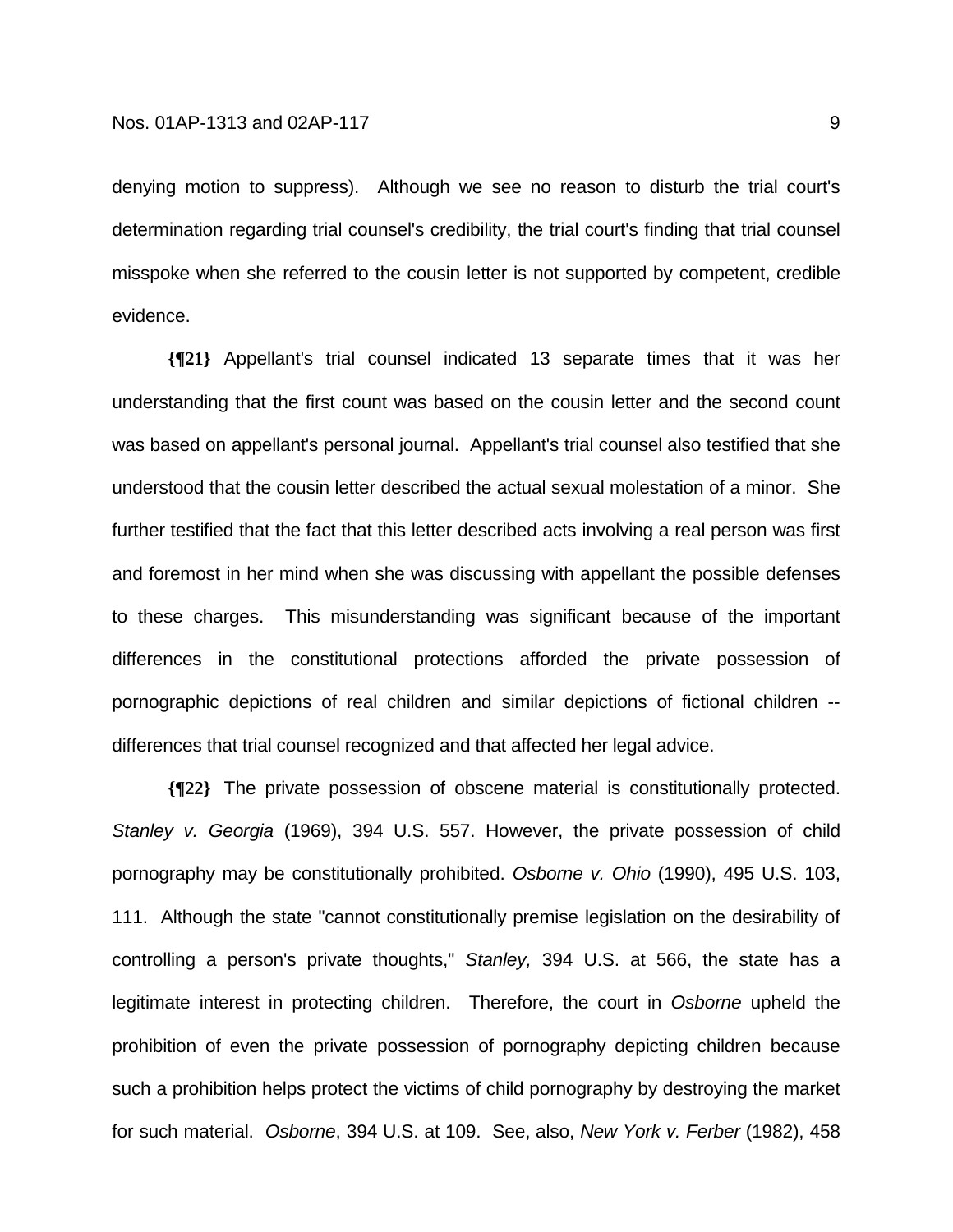U.S. 747, 756 ("the States are entitled to greater leeway in the regulation of pornographic depictions of children").

**{¶23}** Both the *Osborne* and *Ferber* decisions upheld the prohibition of even the private possession of child pornography out of concern for the minor children involved and recognition of the state's interest in eradicating child sexual abuse. The Ohio Supreme Court has also held that prohibitions against the private possession of child pornography are constitutional. *State v. Meadows* (1986), 28 Ohio St.3d 43, 51.

**{¶24}** However, the United States Supreme Court recently struck down portions of the Child Pornography Prevention Act of 1996 ("CPPA"), Section 2251, Title 18, U.S. Code et seq., which extended the federal prohibition against the possession of child pornography to sexually explicit images that were created without depicting any real children. *Ashcroft v. The Free Speech Coalition* (2002), 122 S.Ct. 1389, 1396. The CPPA defined child pornography to include "any visual depiction" that is or appears to be of a minor engaging in sexually explicit conduct. This definition included in it "virtual child pornography," which need not include, let alone harm, real children. Id. at 1397. The court struck down this portion of the definition, finding that, in contrast to the material in *Ferber*, child pornography involving fictional children "records no crime and creates no victims by its production." Id. at 1402. The court similarly noted that *Ferber* "was based upon how [the child pornography] was made, not on what it communicated." Id.; see, also, id. at 1401 ("[w]here the images are themselves the product of child sexual abuse, *Ferber* recognized that the State had an interest in stamping it out without regard to any judgment about its content"). Therefore, the *Ashcroft* court held that the CPPA's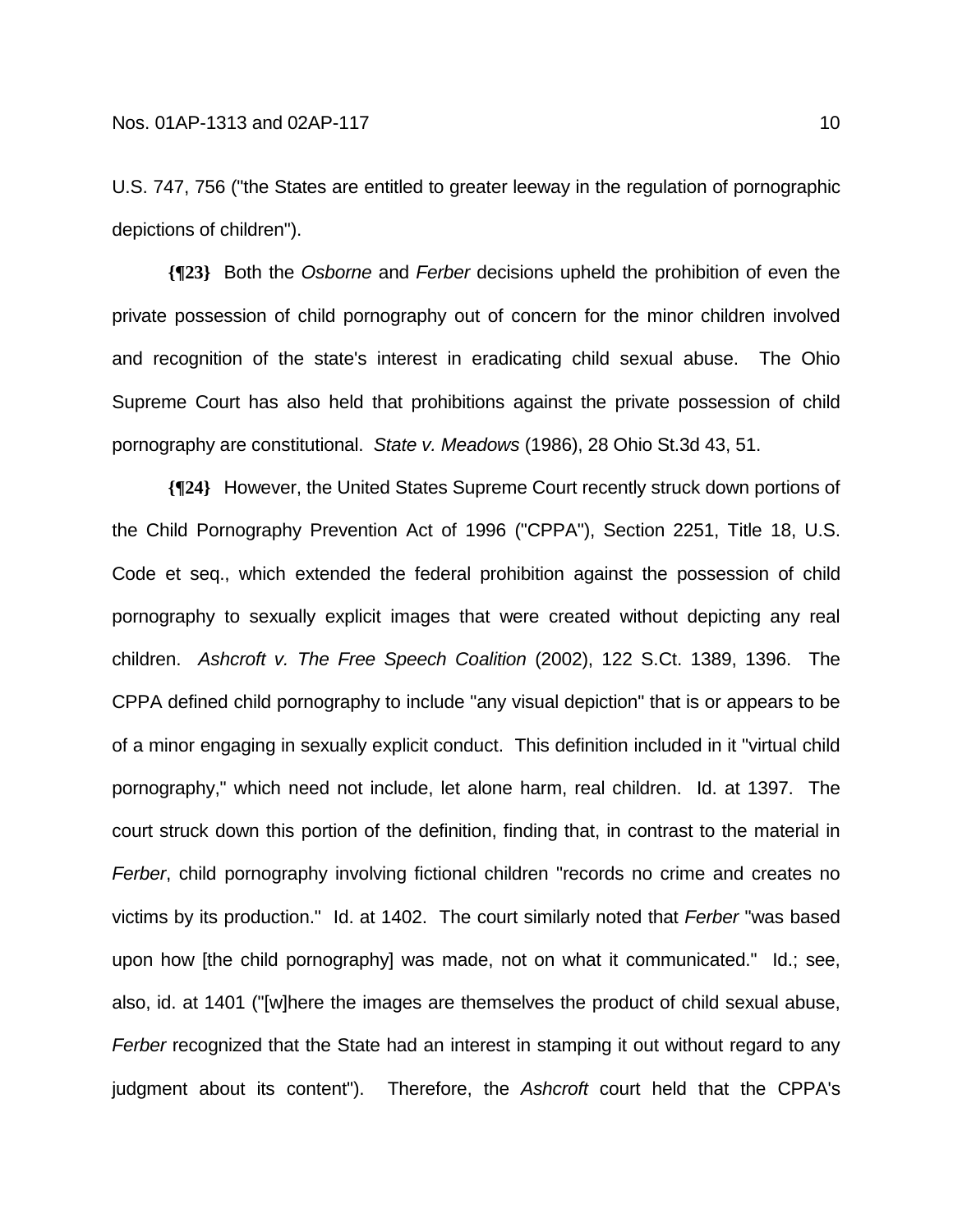prohibition of the possession of child pornography that does not depict real children was unconstitutional.

**{¶25}** Because there is constitutional significance to the distinction between pornographic depictions of real children and similar depictions of fictional children, understanding the factual basis for the charges against appellant was particularly important. It is uncontested that the children depicted in appellant's journal and the repugnant acts described therein were creations of appellant's imagination. Therefore, this case raises a substantial question concerning the constitutionality of a statute prohibiting the creation and private possession of purely fictitious written depictions of fictional children. One court in Ohio has held that R.C. 2907.321(A)(5) cannot constitutionally criminalize the private possession of an obscene but possibly fictitious letter involving children. *State v. Lesinski* (June 30, 1987), Lucas App. No. L-86-265. "Otherwise, the legislature would in effect be punishing an individual for his/her thoughts." Id.

**{¶26}** Because appellant's trial counsel did not understand that both counts were based solely upon the purely fictional personal journal, she could not have adequately advised appellant of the potential constitutional defense.

**{¶27}** Further, appellant's trial counsel's misunderstanding of the charges also affected her understanding of a possible statutory defense. R.C. 2907.321(A)(1) prohibits obscene material that has a minor as one of its participants or a portrayed observer. A minor is defined as "a person under the age of eighteen." R.C. 2907.01(M). The Eighth District Court of Appeals has recently held that a similar statute with similar language, R.C. 2907.322, prohibits only images depicting actual, real children. *State v. Anderson*,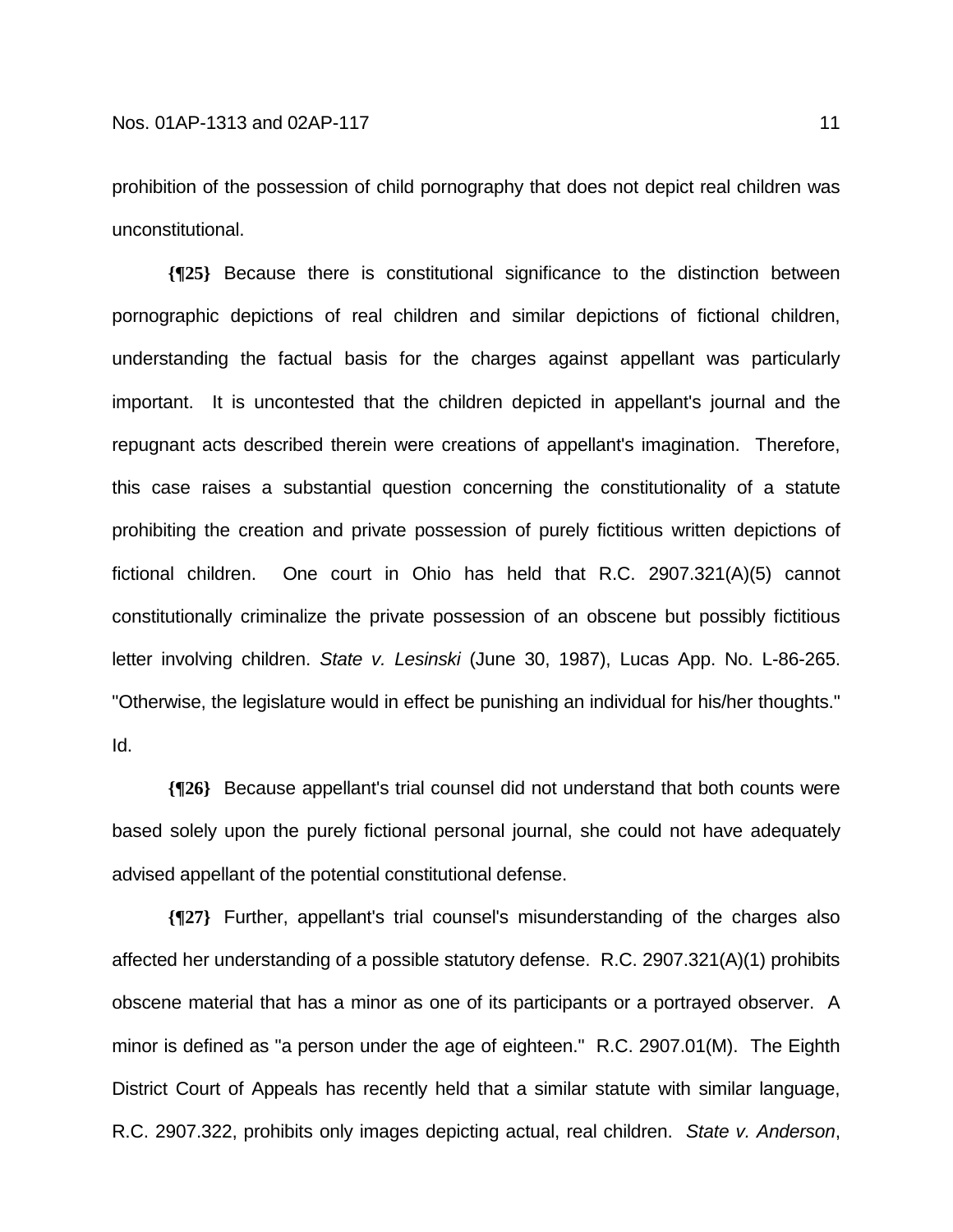151 Ohio App.3d 422, 2003-Ohio-429, ¶31. Again, because appellant's trial counsel did not realize that both counts were based solely on the personal journal which described purely fictitious events involving fictitious children, she could not have properly considered this possible statutory defense.

**{¶28}** Appellant's trial counsel also believed that a motion to dismiss based on these defenses would require testimony from appellant that the cousin letter and the personal journal were purely fictional. Because she believed that the cousin letter identified a real person and may have described real events, she did not want to place appellant in a position where he would perjure himself. Again, this concern was based on trial counsel's mistaken belief that the cousin letter was the basis for one of the charges against appellant.

**{¶29}** For counsel to render effective assistance to a criminal defendant, she should, at the least, understand the basis of the criminal charges and possible defenses of those charges. See *Scarpa v. Dubois* (C.A.1, 1994), 38 F.3d 1, 10; cf. *Rinehart v. Brewer* (C.A.8, 1977), 561 F.2d 126, 131-132 (finding ineffective assistance of counsel where, among other things, counsel was confused about criminal charges). "[I]f an attorney does not grasp the basics of the charges and the potential defenses to them, an accused may well be stripped of the very means that are essential to subject the prosecution's case to adversarial testing." *Scarpa,* supra. Given trial counsel's misunderstanding of the basis of the charges and the potential defenses to the charges, and the impact of this misunderstanding on her advice to appellant, we find that trial counsel's assistance to appellant was deficient.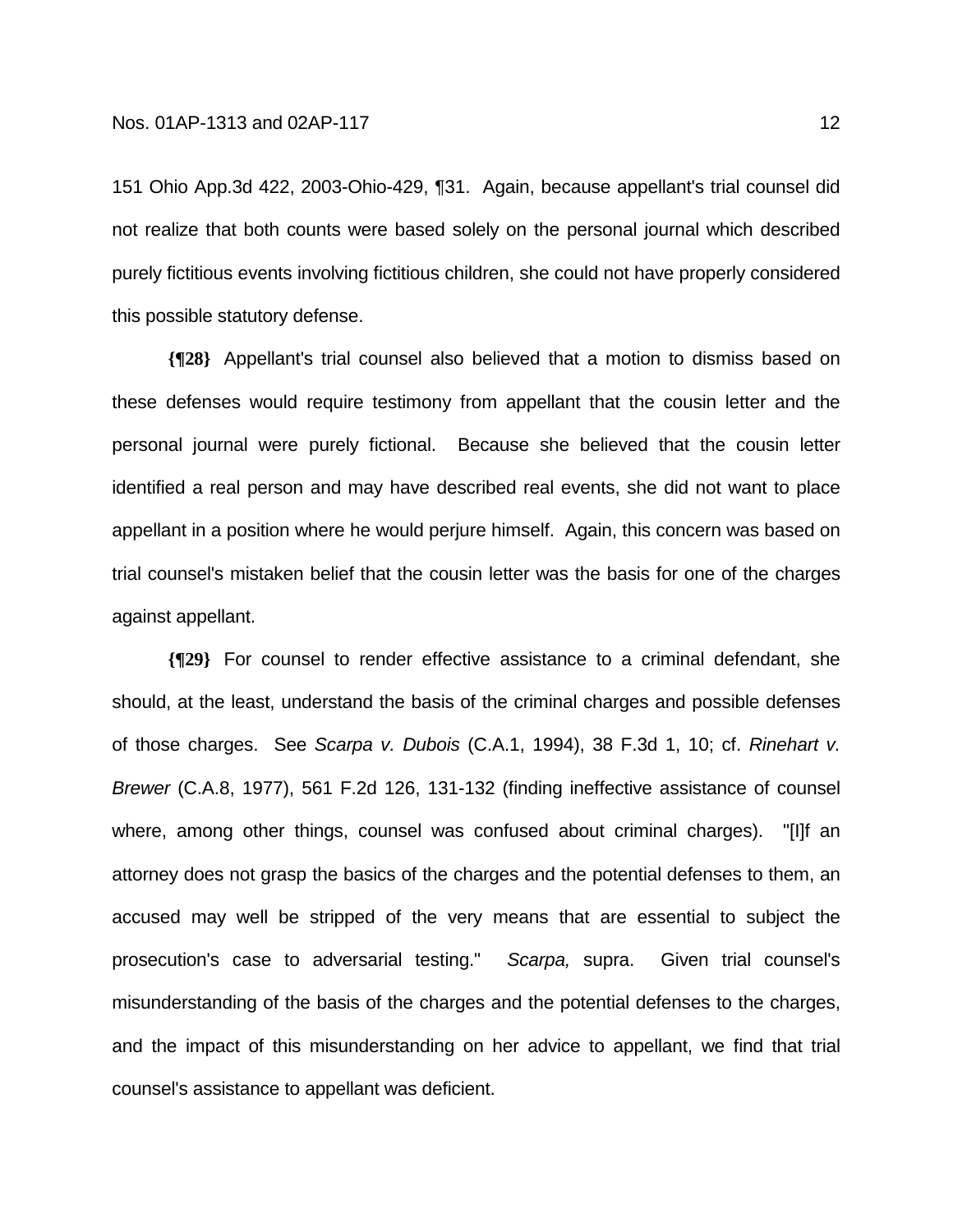**{¶30}** Having found trial counsel's assistance to be deficient, we now must determine whether appellant was prejudiced by his counsel's deficient assistance. To satisfy this second prong of the *Xie* test, appellant must show that there is a reasonable probability that but for trial counsel's errors, he would not have pled guilty. *Xie,* supra, 62 Ohio St.3d at 524; *State v. Mushrush* (1999), 135 Ohio App.3d 99, 105; *Ransom,* supra; *State v. Fox* (Dec. 17, 1998), Cuyahoga App. No. 74641. A reasonable probability is a probability sufficient to undermine the confidence in the outcome. *State v. Bradley* (1989), 42 Ohio St.3d 136, 142.

**{¶31}** Appellant stated in an affidavit attached to his September 14, 2001 motion to withdraw his guilty plea that trial counsel advised him that he had no defenses against the charges facing him in case No. 1159 and that he should plead guilty. He specifically stated that trial counsel told him that he had no substantial constitutional defenses and that he would be found guilty of both charges if he went to trial. Based upon this advice, appellant chose to enter his guilty plea. Appellant further stated that, but for trial counsel's advice, he would not have entered his guilty plea. Trial counsel admitted that appellant wanted to have this case resolved as quietly as possible but, if a constitutional argument could have resolved the case, appellant would have wanted to pursue that defense. These statements demonstrate a reasonable probability that appellant would not have pled guilty if his trial counsel had understood the charges and adequately advised him of the potential constitutional and statutory defenses to those charges.

**{¶32}** Although the United States Supreme Court recognized that the prejudice inquiry may include an assessment of the strength of the potential defense, the focus is "on whether counsel's constitutionally ineffective performance affected the outcome of the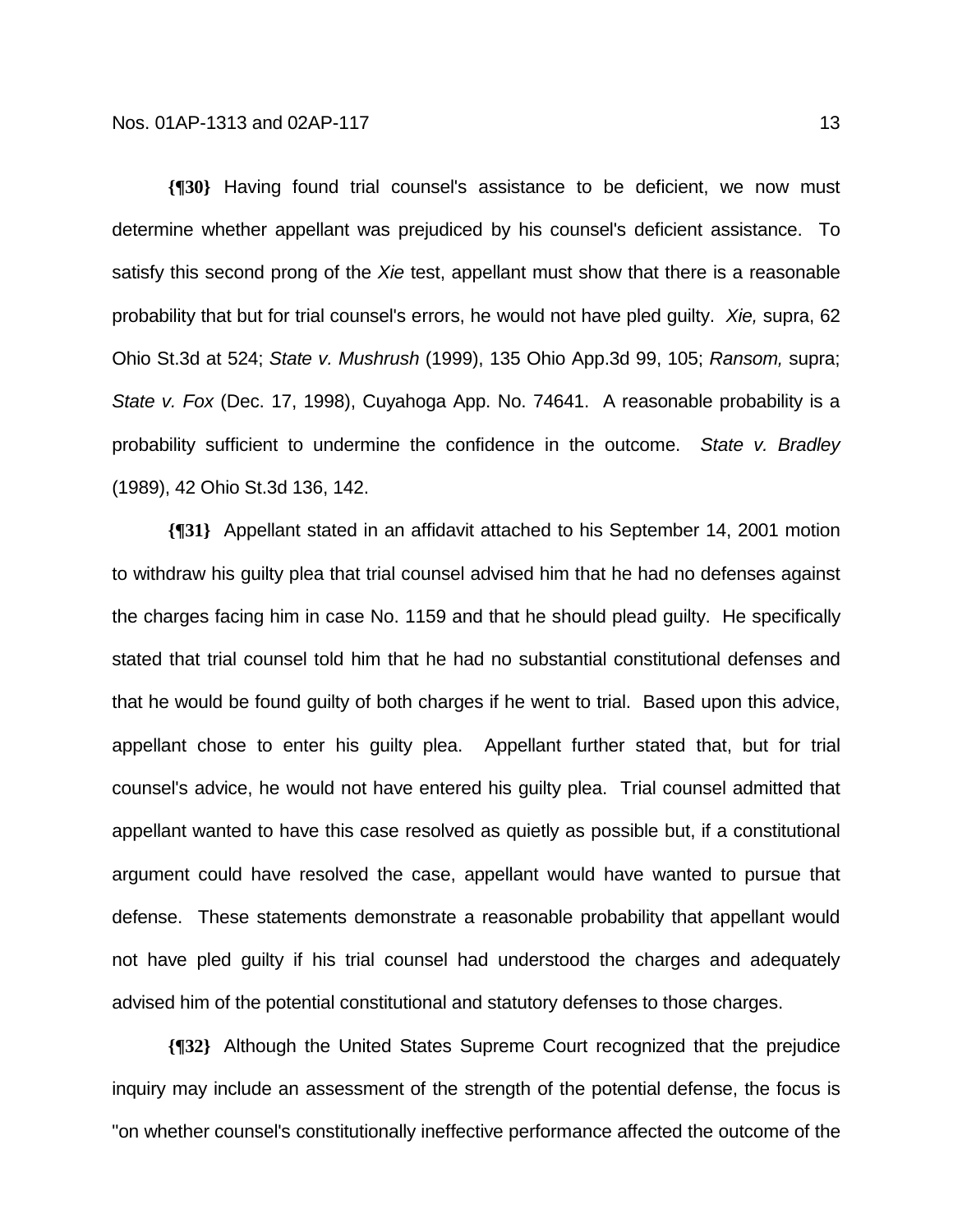plea process." *Hill,* supra, 474 U.S. at 59; see, also, *Brazeail v. Florida* (Fla. App. 2002), 821 So.2d 364, 368. Obviously, the greater the likelihood that an affirmative defense would be successful at trial, the more likely it is that the defendant would not have pled guilty if he would have received effective assistance of counsel. However, the relevant inquiry is not whether appellant ultimately would have prevailed at trial but whether he would have pled guilty if properly advised by counsel. *Xie,* supra, 62 Ohio St.3d at 524; *Fox,* supra; *State v. Hastings* (Dec. 15, 1998), Franklin App. No. 98AP-421; *Lake,* supra.

**{¶33}** This approach mirrors the United States Supreme Court's prejudice inquiry when counsel's alleged deficiency is a failure to file a notice of appeal. *Roe v. Flores-Ortega* (2000), 528 U.S. 470, 485. In such a case, the prejudice prong of the ineffectiveassistance-of-counsel inquiry is satisfied by a showing that, but for counsel's deficient performance, the defendant would have appealed. Id. at 486. The *Roe* court declined to address the potential merits of such an appeal, other than to note that "showing nonfrivolous grounds for appeal may give weight to the contention that the defendant would have appealed." Id. Similarly, in the case at bar, we look to determine whether there is a reasonable probability that the outcome of the plea process (i.e., the guilty plea) would have been different but for trial counsel's ineffective assistance. Here, we answer this question in the affirmative.

**{¶34}** In conclusion, given trial counsel's misunderstanding of the nature of the charges appellant faced and the potential defenses available to those charges, we find that she rendered ineffective legal assistance. Appellant also has shown a reasonable probability that he would not have pled guilty but for trial counsel's ineffective assistance. *Xie,* supra. Trial counsel's ineffective assistance of counsel constitutes manifest injustice